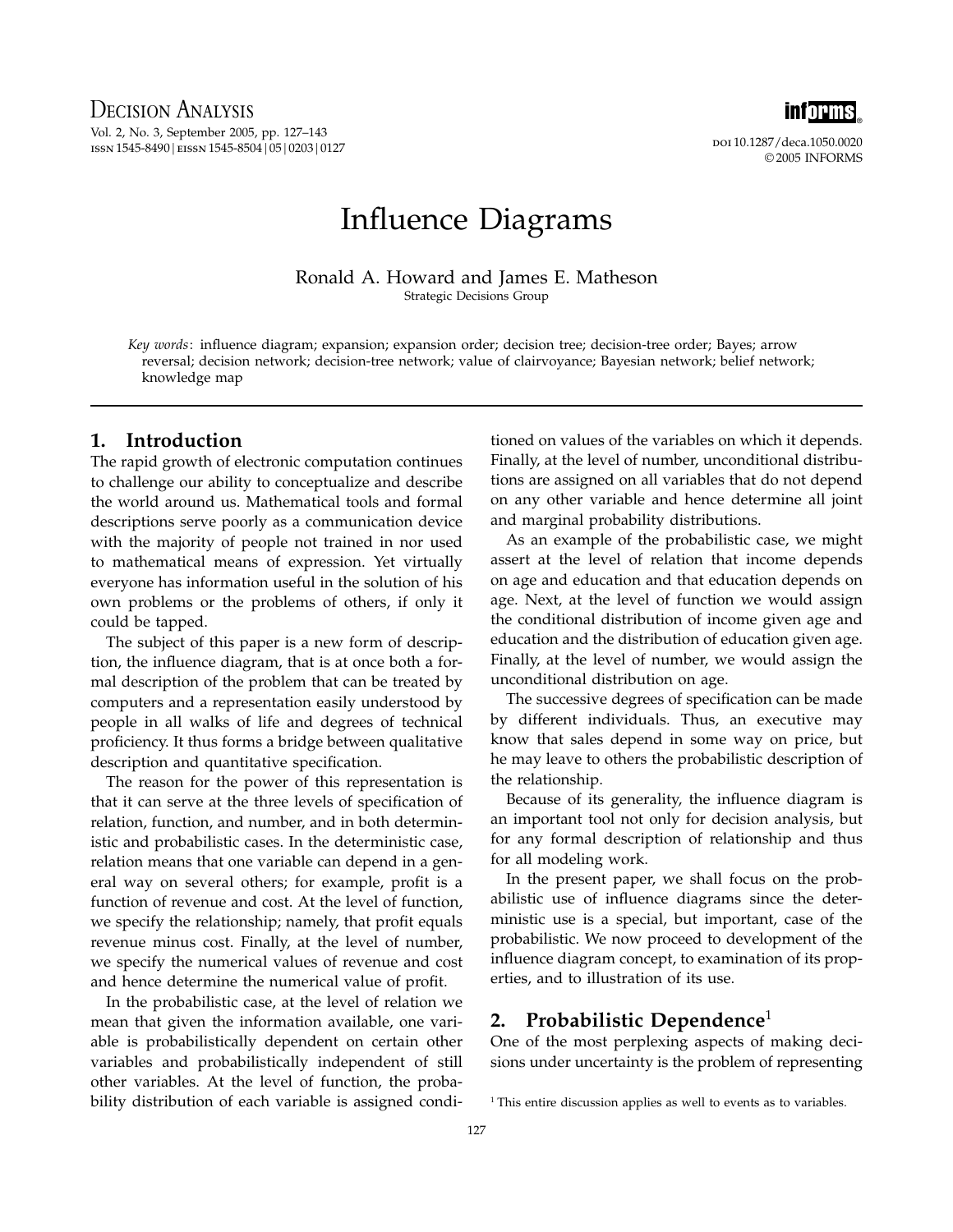and encoding probabilistic dependencies. A probabilistic dependency is one that arises as a result of uncertainty. For example, if  $a$  and  $b$  are known variables and  $c = a + b$ , then it is clear that c depends on both  $a$  and  $b$ , both in a vernacular sense and in a mathematical sense. However, suppose a is known and  $b$  is uncertain. Then  $c$  is probabilistically dependent on  $b$  but not on  $a$ . The reason is that knowing the specific value of  $b$  tells us something new about  $c$ , but there is no such possibility with respect to  $a$ .

### 3. Probabilistic Independence

Probabilistic independence, like the assigning of probability itself, depends on the state of information possessed by the assessor. Let  $x$ ,  $y$ , and  $z$  be aleatory state variables of interest, which can be either continuous or discrete. Then  $\{x \mid S\}$  is the probability distribution assigned to x given the state of information S. Two variables  $x$  and  $y$  are probabilistically independent given the state of information S if

$$
\{x, y \mid S\} = \{x \mid S\} \{y \mid S\}
$$

or equivalently, if

$$
\{x \mid y, S\} = \{x \mid S\}.
$$

### 4. Expansion

Regardless of whether  $x$  and  $y$  are probabilistically independent, we can write

$$
\{x, y \mid S\} = \{x \mid y, S\} \{y \mid S\}
$$

$$
= \{y \mid x, S\} \{x \mid S\}.
$$

We call this the "chain rule of probabilities." Note that for three events there are six possible representations:

$$
\{x, y, z \mid S\} = \{x \mid y, z, S\} \{y \mid z, S\} \{z \mid S\}
$$

$$
= \{x \mid y, z, S\} \{z \mid y, S\} \{y \mid S\}
$$

$$
= \{y \mid x, z, S\} \{x \mid z, S\} \{z \mid S\}
$$

$$
= \{y \mid x, z, S\} \{z \mid x, S\} \{x \mid S\}
$$

$$
= \{z \mid x, y, S\} \{x \mid y, S\} \{y \mid S\}
$$

$$
= \{z \mid x, y, S\} \{y \mid x, S\} \{x \mid S\}.
$$

For *n* variables there are *n*! possible expansions, each requiring the assignment of a different set of probabilities and each logically equivalent to the rest. However, while the assessments are logically equivalent, there may be considerable differences in the ease with which the decision maker can provide them. Thus, the question of which expansion to use in a problem is far from trivial.

### 5. Probability Trees

Associated with each expansion is a probability tree. The expansion

$$
\{x, y, z \mid S\} = \{x \mid y, z, S\} \{y \mid z, S\} \{z \mid S\}
$$

implies the tree shown in Figure 5.1. The tree is a succession of nodes with branches emanating from each node to represent different possible values of a variable. The first assignment made is the probability of various values of z. The probability of each value of y is assigned conditioned on a particular value of z, and placed on the portion of the tree indicated by that value. Finally, the probabilities of various levels of  $x$ are assessed given particular values of  $z$  and  $y$  and placed on the portion of the tree specified by those values. When this has been done for all possible values of  $x$ ,  $y$ , and  $z$  the tree is complete. The probability of any particular path through the tree is obtained by multiplying the values along the branches and is  $\{x, y, z \mid S\}$ . Notice that the tree convention uses small circles to represent chance nodes. If we wish to focus

### Figure 5.1 A Probability Tree

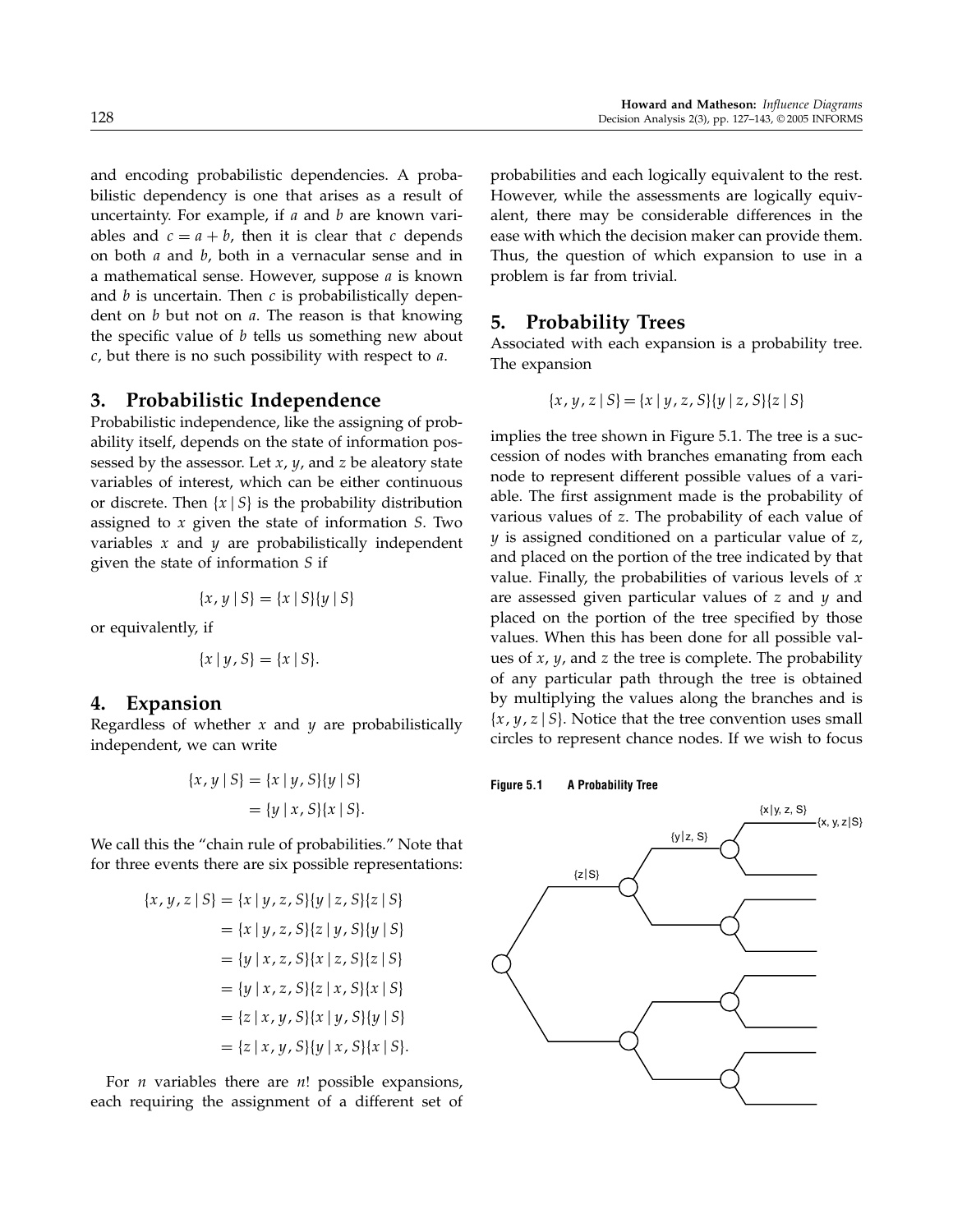

on the succession in the tree rather than the detailed connections, we can draw the tree in the generic form shown in Figure 5.2.

# 6. Decision Trees

If a variable is controlled by a decision maker, it is represented in a tree by a decision node. Thus, if  $y$ were a decision variable, Figure 5.2 could be redrawn as Figure 6.1. This tree states that the decision maker is initially uncertain about z and has assigned a probability distribution  $\{z \mid S\}$  to it. However, he will know z at the time he must set  $y$ , the decision variable. This node is represented, like all decision nodes, by a small square box. Once  $z$  and  $y$  are given, the decision maker will still be uncertain about  $x$ ; he has represented this uncertainty by  $\{x \mid y, z, S\}$ , Notice that a decision tree implies both a particular expansion of the probability assessments and a statement of the information available when a decision is made.

# 7. Probability Assignment for Decision Trees

The major problem with decision trees arises from the first of these characteristics. The order of expansion required by the decision tree is rarely the natural order in which to assess the decision maker's information. The decision-tree order is the simplest form for assessment only when each variable is probabilistically dependent on all preceding aleatory and





#### Figure 7.1 A Four-Node Decision Tree



decision variables. If, as is usually the case, many independence assertions can be made, assessments are best done in a different order from that used in the decision tree. This means that we first draw a probability tree in an expansion form convenient to the decision maker and have him use this tree for assignment; it is called a probability assignment tree. Later the information is processed into the form required by the decision tree by representing it in one of the alternative expansion orders (Howard 1965). This is often called "using Bayes' Rule" or "flipping the tree." It is a fundamental operation permitted by the arbitrariness in the expansion order.

Consider, for example, the decision tree of Figure 6.1 with one additional aleatory variable  $v$  added, as shown in Figure 7.1. We interpret z as a test result that will become known,  $y$  as our decision,  $x$  as the outcome variable to which the test is relevant, and  $v$ as the value we shall receive if the test indicates z, we decide  $y$ , and  $x$  is the value of the outcome variable. Often  $y$  will not affect  $x$  in any way, even though  $y$ affects  $v$ ; we write

$$
\{x \mid y, z, S\} = \{x \mid z, S\}
$$

to represent this assertion.

With this independence assertion we have the tree shown in Figure 7.2. This tree requires the specification of  $\{z \mid S\}$  and  $\{x \mid z, S\}$ : the probability of various test results and the probability of various outcomes given test results. But typically in situations of this kind, the decision maker would prefer to assign

Figure 7.2 A Four-Node Decision Tree Given the Assertion that  $\gamma$  Will Not Affect x

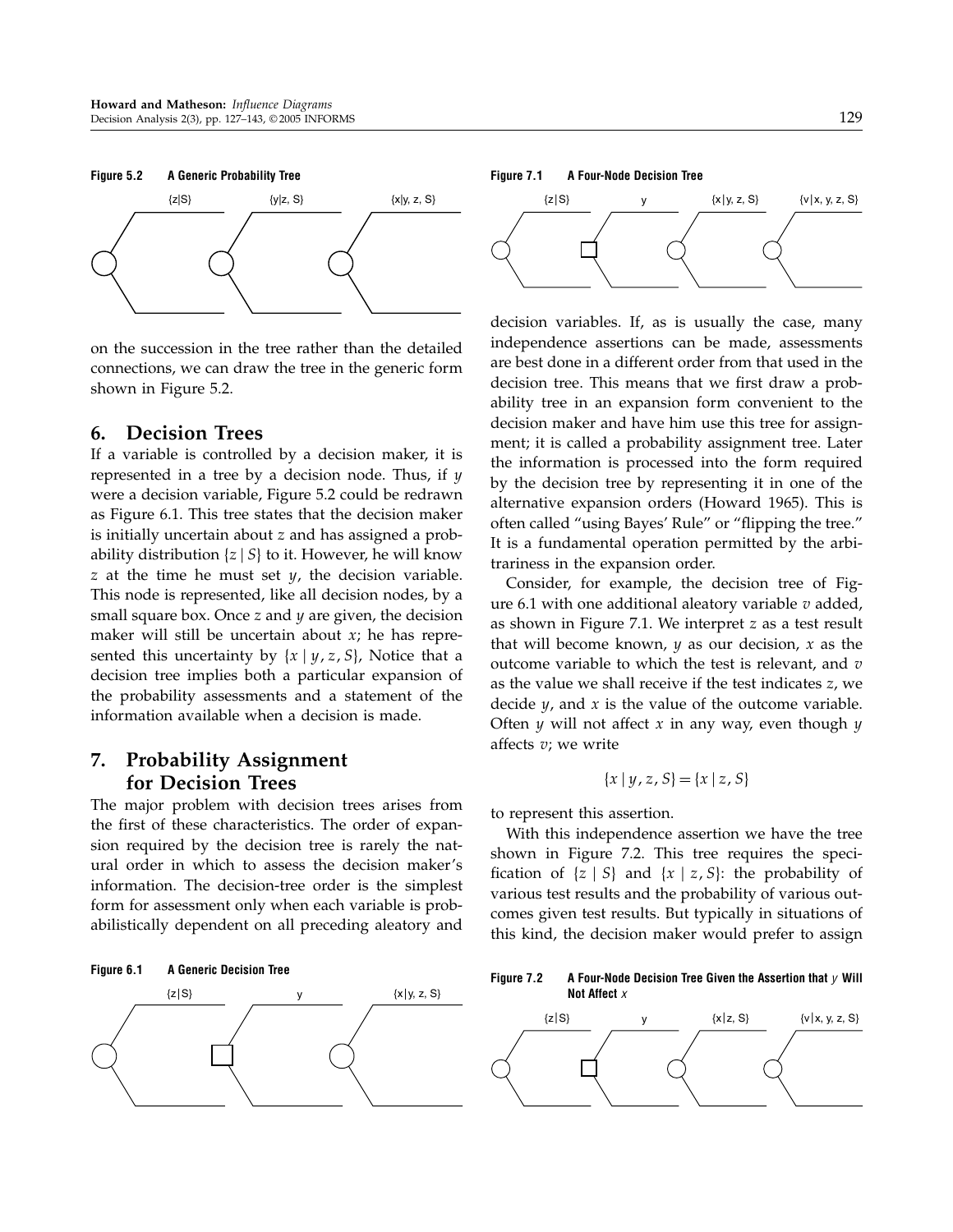# Figure 7.3 The Probability Assignment Tree



directly the probabilities of different outcomes  $\{x \mid S\}$ and then the probabilities of various test results given the outcome,  $\{z \mid x, S\}$ . In other words, he would prefer to make his assessments in the probability tree of Figure 7.3 and then have them processed to fit the decision tree of Figure 7.2. Because

$$
\{x \mid S\}\{z \mid xS\} = \{z \mid S\}\{x \mid zS\} = \{x, z \mid S\},\
$$

this is no more than choosing one expansion over the other. The exact processing required for the decision tree is then summation,

$$
\{z \mid S\} = \int_x \{z \mid x, S\} \{x \mid S\},\
$$

and division,

$$
\{x \mid z, S\} = \frac{\{z \mid x, S\} \{x \mid S\}}{\{z \mid S\}}.
$$

Recall, however, that this whole procedure was possible only because variable  $x$  did not depend on the decision variable y.

### 8. Influence Diagrams

An influence diagram is a way of describing the dependencies among aleatory variables and decisions. An influence diagram can be used to visualize the probabilistic dependencies in a decision analysis and to specify the states of information for which independencies can be assumed to exist.

Figure 8.1 shows how influence diagrams represent the dependencies among aleatory variables and decisions. An aleatory variable is represented by a circle containing its name or number. An arrow pointing from aleatory variable A to aleatory variable B means that the outcome of A can influence the probabilities associated with B. An arrow pointing to a decision from either another decision or an aleatory variable means that the decision is made with the knowledge of the outcome of the other decision or aleatory variable. A connected set of squares and circles is called





an influence diagram because it shows how aleatory variables and decisions influence each other.

The influence diagram in Figure 8.2(a) states that the probability distribution assigned to  $x$  may depend on the value of  $y$ , whereas the influence diagram in Figure 8.2(b) asserts that  $x$  and  $y$  are probabilistically independent for the state of information with which the diagram was drawn. Note that the diagram of Figure 8.2(a) really makes no assertion about the probabilistic relationship of  $x$  and  $y$  since, as we know, any joint probability  $\{x,y\mid S\}$  can be represented in the form

$$
\{x, y \mid S\} = \{x \mid y, S\} \{y \mid S\}.
$$

However, because

$$
\{x, y \mid S\} = \{y \mid x, S\} \{x \mid S\},\
$$

the influence diagram of Figure 8.2(a) can be redrawn as shown in Figure 8.2(c); both are completely general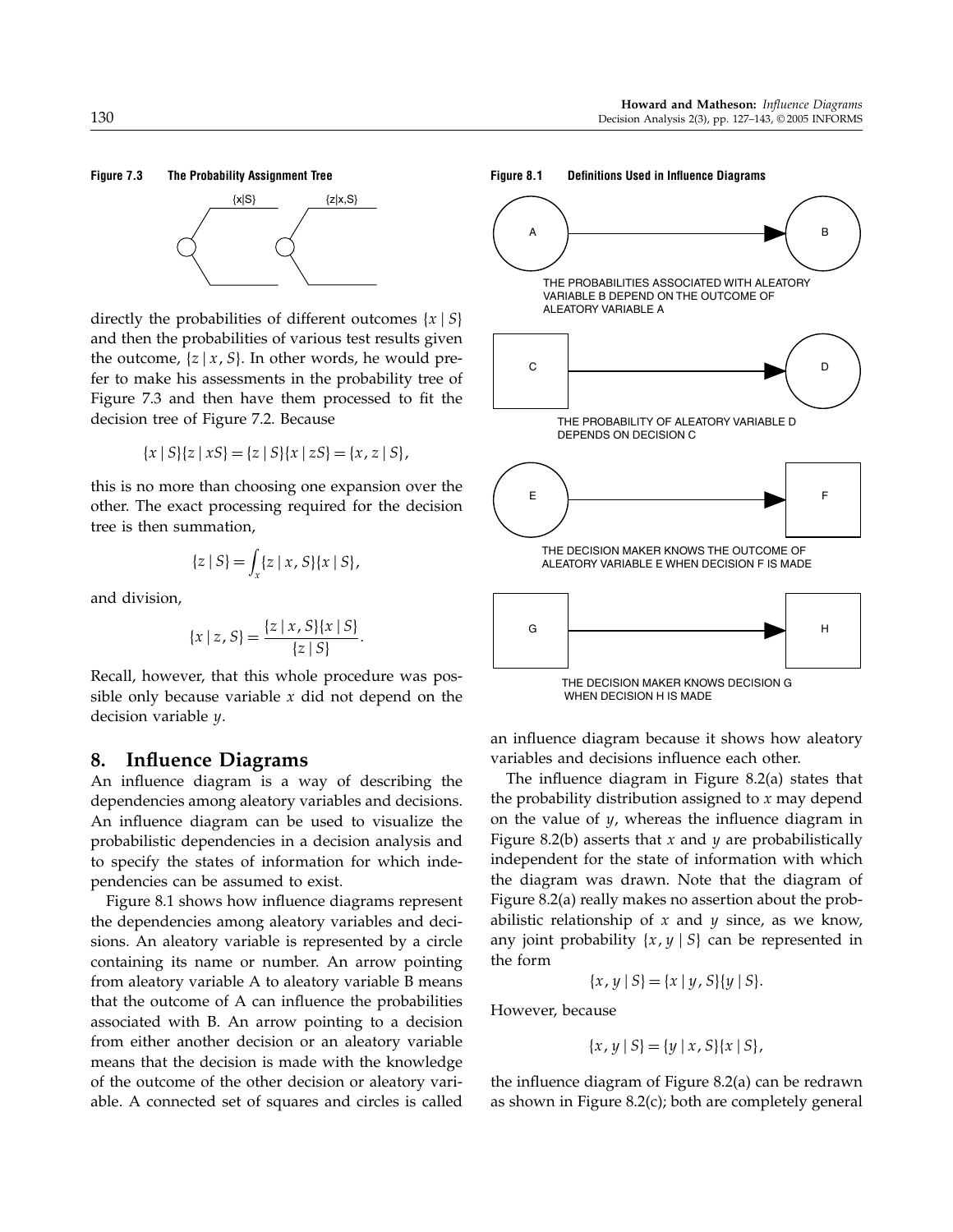

representations requiring no independence assertions. While the direction of the arrow is irrelevant for this simple example, it is used in more complicated problems to specify the states of information upon which independence assertions are made.

Figure 8.3 Alternate Influence Diagrams for  $\{x, y, z | S\}$ 



Similarly, with three variables  $x$ ,  $y$ ,  $z$  there are six possible influence diagrams of complete generality, one corresponding to each of the possible expansions we developed earlier. They are shown in Figure 8.3. While all of these representations are logically equivalent, they again differ in their suitability for assessment purposes. In large decision problems, the influence diagrams can display the needed assessments in a very useful way.

# 9. Graphical Manipulation

Because there are many alternative representations of an influence diagram, we might ask what manipulations can be performed on an influence diagram to change it into another form that is logically equivalent.

The first observation we should make is that an arrow can always be added between two nodes without making an additional assertion about the independence of the two corresponding variables (as long as no loops are created). That is, saying that  $x$  may depend on variable  $y$  is not equivalent to saying that  $x$ 

Figure 9.1 Graphical Manipulation of Influence Diagrams

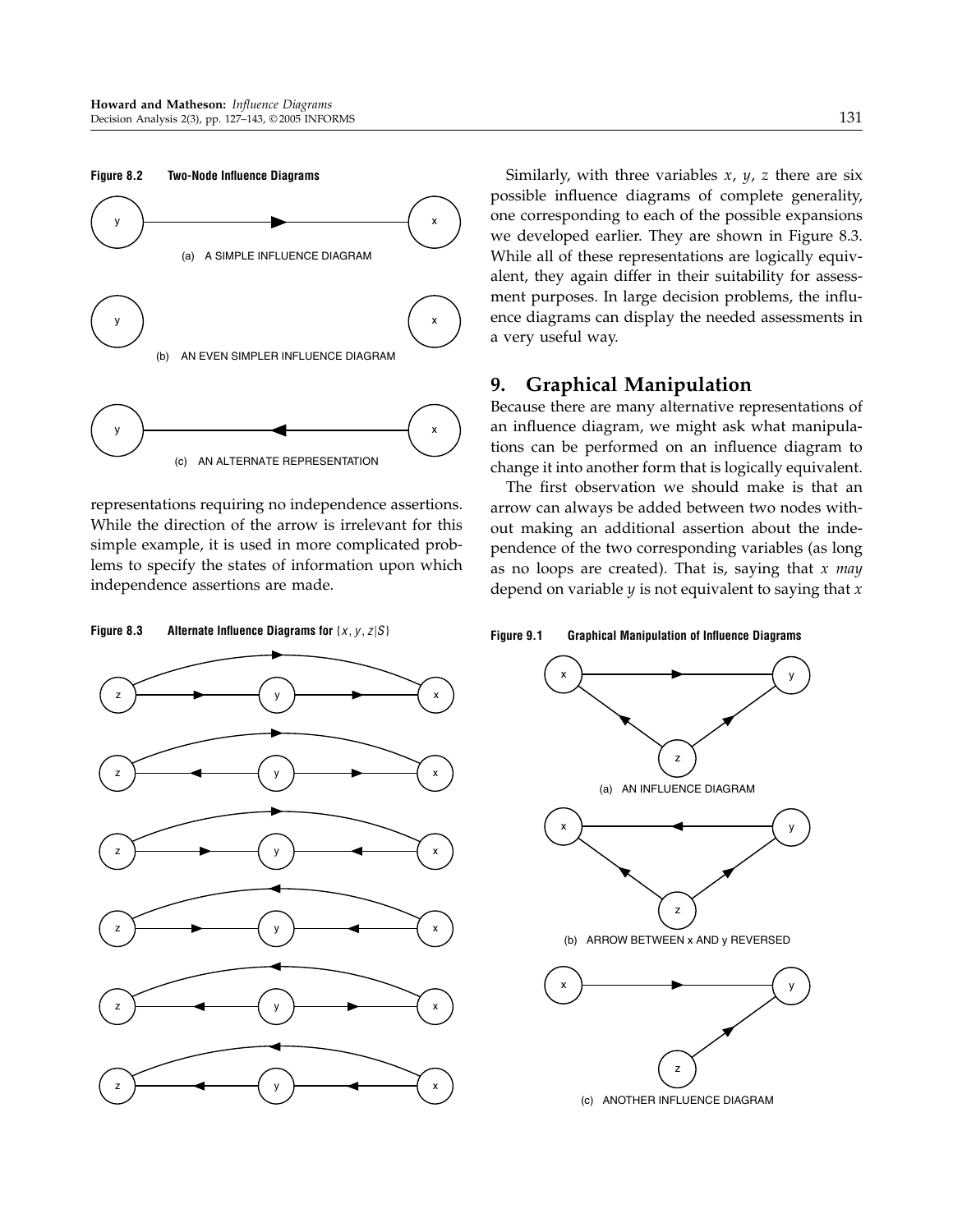

#### Figure 9.2 Graphical Manipulations Producing Non-Unique Results

*must* depend on  $\psi$ . Thus, the diagram of Figure 8.2(b) can be changed into either of the diagrams shown in Figures 8.2(a) and 8.2(c) without making an erroneous assertion. However, the reverse procedure could lead to an erroneous assertion. Creating additional influence arrows will not change any probability assessment, but may destroy explicit recognition of independencies in the influence diagram.

Thus, Figures 8.2(a) and 8.2(c) are two equivalent influence diagrams. They are equivalent in that they imply the same *possibility* of dependencies between  $x$  and  $y$  given the state of information on which the diagram was based.

An arrow joining two nodes in an influence diagram may be reversed provided that all probability assignments are based on the same set of information. For example, consider the influence diagram of Figure 9.1(a). Because the probability assignment to both  $x$  and  $y$  are made given knowledge of  $z$ , the arrow joining them can be reversed as shown in Figure 9.1(b) without making any incorrect or additional assertions about the possible independence of  $x$ and  $y$ . Figure 9.1(c) shows another example where the assignment of probability to  $x$  does not depend on the value of z, and so it might appear that no reversal of the arrow from  $x$  to  $y$  is possible. However, recall that we can always add an arrow to a diagram without



making an incorrect assertion. Thus, we can change the diagram of Figure  $9.1(c)$  to that of Figure  $9.1(a)$ , and then that of Figure 9.1(a) to that of Figure 9.1(b). The influence arrow between  $x$  and  $y$  can be reversed after an influence arrow is inserted between z and x.

The graphical manipulation procedure may yield more than one result. For example, consider the reversal of the three-node influence diagram shown in Step 1 of Figure 9.2(a). Suppose we first attempt to reverse the  $y$  to  $x$  arrow. For  $x$  and  $y$  to have only common influences, we must provide  $x$  with an influence from z (Step 2), before performing the reversal (Step 3). Since both  $x$  and  $z$  now are based on the same state of information (there are no impinging influences, i.e., arrows into  $x$  or  $z$  from any other node), the influence joining them may be reversed (Step 4). Finally, since both  $z$  and  $y$  are assigned probabilities after  $x$  is known, the influence joining them can be reversed (Step 5) .

Suppose however, that the same diagram (Step A, Figure 9.2(b)) was transformed by first reversing the arrow joining z and  $y$  (Step B), which is possible since  $y$  and  $z$  are based on the same state of information (i.e., there are no impinging influences). Then the arrow joining  $x$  and  $y$  can be reversed (Step C) because neither  $x$  nor  $y$  now have impinging influences. Both this transformation and the one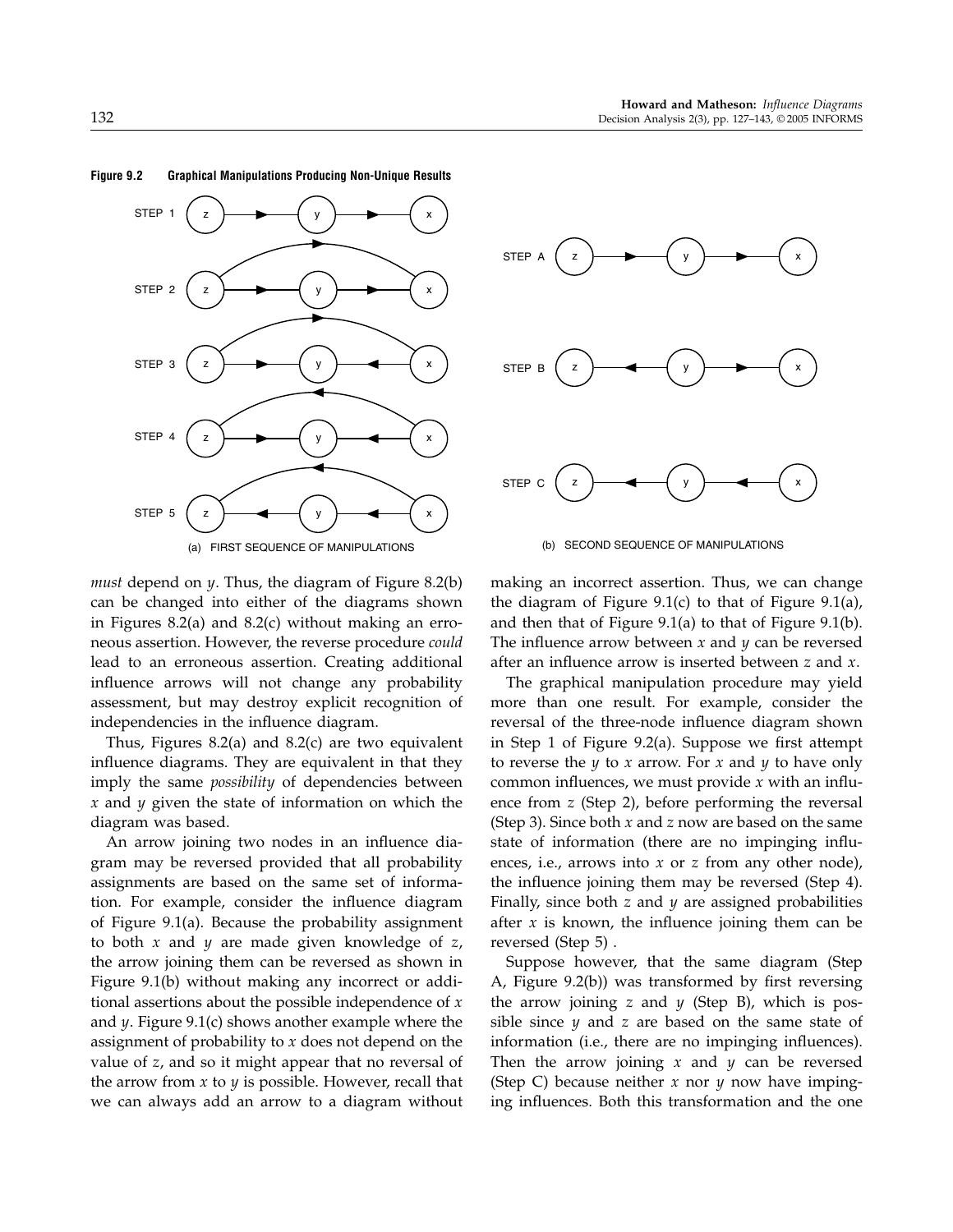in Figure 9.2(a) are correct. However, Step C of Figure 9.2(b) shows that there is no need to indicate conditioning of z on x. Step  $5$  of Figure 9.2(a) contains this unnecessary, but not incorrect, influence.

# 10. Influence Diagrams with Decision Variables

We shall now extend the concept of influence diagrams to include decision variables. We begin with a formal definition of influence diagrams.

An influence diagram is a directed graph having no loops. It contains two types of nodes:

— Decision nodes represented by boxes  $(\square)$ 

— Chance nodes represented by circles  $(\bigcirc)$ 

Arrows between node pairs indicate influences of two types:

— Informational influences, represented by arrows leading into a decision node. These show exactly which variables will be known by the decision maker at the time that the decision is made.

— Conditioning influences, represented by arrows leading into a chance node. These show the variables on which the probability assignment to the chance node variable will be conditioned.

The informational influence on a decision node represent a basic cause/effect ordering, whereas the conditional influence into a chance node represent, as we have seen, a somewhat arbitrary order of conditioning that may not correspond to any cause/effect notion and that may be changed by application of the laws of probability (e.g., Bayes' Rule).

Figure 10.1 is an example of an influence diagram. Chance node variables  $a$ ,  $b$ ,  $c$ ,  $e$ ,  $f$ ,  $g$ ,  $h$ ,  $I$ ,  $j$ ,  $k$ ,  $l$ ,  $m$ , and o all indicate aleatory variables whose probabilities must be assigned given their respective conditioning influences. Decision node variables  $d$  and  $n$  represent decision variables that must be set as a function of their respective informational influences. For example, the probability assignment to variable  $i$  is conditioned upon variables  $f$ ,  $g$ , and  $l$ , and only these variables. In inferential notation, this assignment is

$$
\{i\mid f,g,l,E\},\
$$

where E represents a special S, the initial state of information upon which the construction of the entire diagram is based. As another example, the decision variable  $d$  is set with knowledge of variables  $a$  and  $c$ , and only these variables. Thus,  $d$  is a function of  $a$ and c.

# 11. Node Terminology

One of the most important, but most subtle, aspects of an influence diagram is the set of possible additional influences that are not shown on the diagram. An influence diagram asserts that these missing influences do not exist.

To illustrate this characteristic of influence diagram more clearly we must make a few more definitions.

• A path from one node to another node is a set of influence arrows connected head to tail that forms a directed line from one node to another.



Figure 10.1 An Influence Diagram with Decision Nodes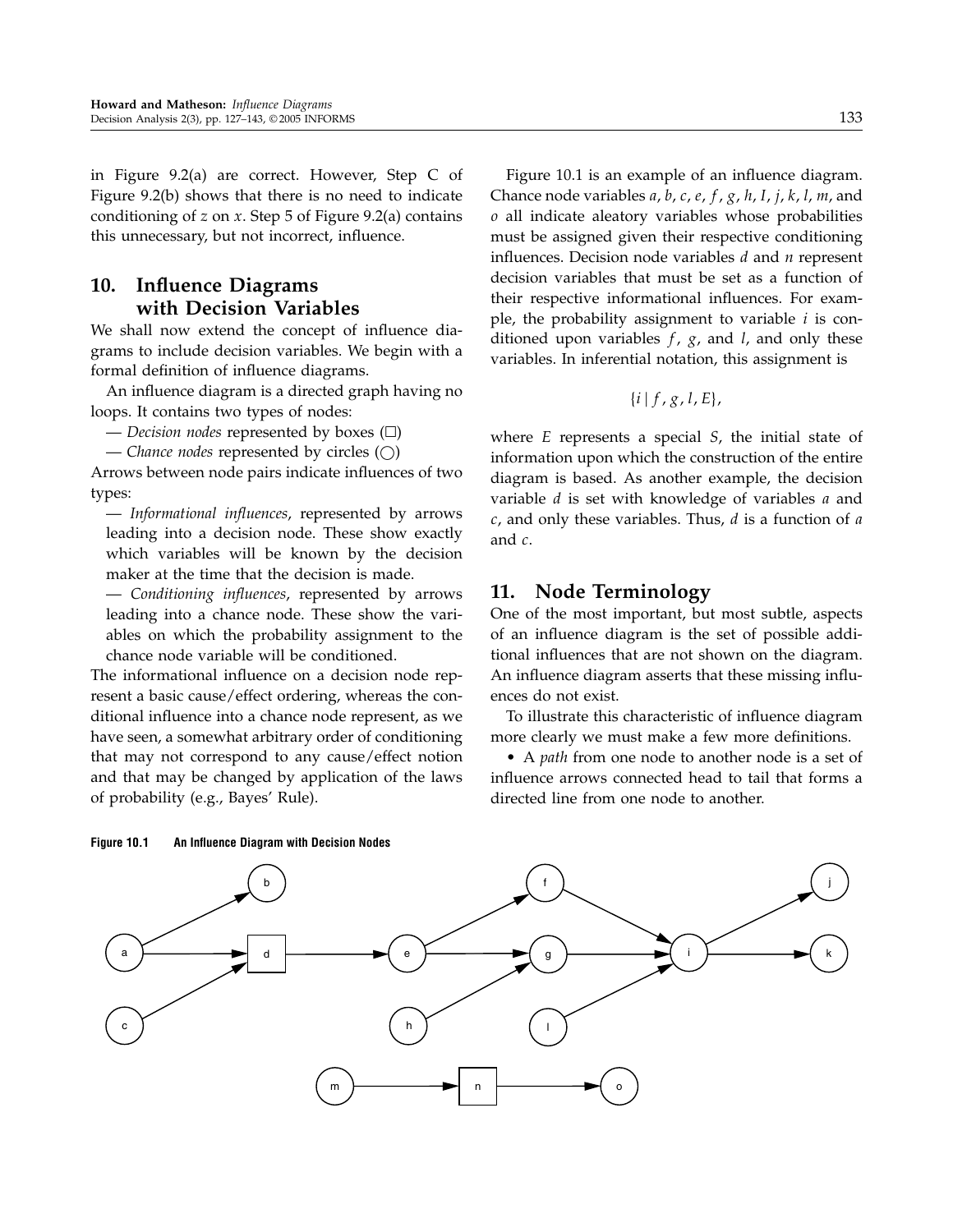#### Figure 11.1 Some Sets Defined by the Node  $g$



With respect to any given node we make the following definitions:

• The *predecessor set* of a node is the set of all nodes having a path leading to the given node.

• The direct predecessor set of a node is the set of nodes having an influence arrow connected directly to the given node.

• The indirect predecessor set of a node is the set formed by removing from its predecessor set all elements of its direct predecessor set.

• The *successor set* of a node is the set of all nodes having a path leading from the given node.

• The *direct successor set* of a node is the set of nodes having an influence arrow connected directly from the given node.

• The indirect successor set of a node is the set formed by removing from its successor set all elements of its direct successor set.

We refer to members of these sets as predecessors, direct predecessors, indirect predecessors, successors, direct successors, and indirect successors. Figure 11.1 shows the composition of each of these sets in relation to node g.

### 12. Missing Influences

We now are prepared to investigate the implications of influences not shown in a diagram. A given node could not have any arrows coming into it from successor nodes because this addition would form a loop in the diagram. A loop is prohibited since it could not represent any possible expansion order. However,

the given node could conceivably have an additional arrow coming from any predecessor node.

The situation for decision nodes is relatively simple. The diagram asserts that the only information available when any decision is made is that represented by the direct predecessors of the decision. The addition of a new arrow, or informational influence, would usually add to the information available for decision making, and destroy the original logic of the diagram. The influence diagram asserts that this information is not directly available; however, all or part of it might be inferred indirectly from the direct predecessor set.

The situation for chance nodes is more complex. The diagram partially constrains the probabilistic conditioning (expansion) order for chance nodes. In general, the probability assignment for a given chance node, x, might be conditioned on all nonsuccessors (except for x itself). Let us call this set  $N_{x}$ , and let  $D_{x}$ be the set of direct predecessors of x. The set  $D<sub>r</sub>$  is, of course, contained in  $N_r$ . The diagram asserts that the probability assignment to x given  $N_x$  is same as to x given  $D_{\nu}$ ; that is,

$$
\{x \mid N_x, E\} = \{x \mid D_x, E\}.
$$

The addition of a new arrow or conditioning influence from an element of  $N_r$  to x would increase the set of direct predecessors and seem to increase the dimensionality of the conditional probability assignment. While this addition would not violate the logic of the diagram, it would cause a loss of information regarding independence of the added conditioning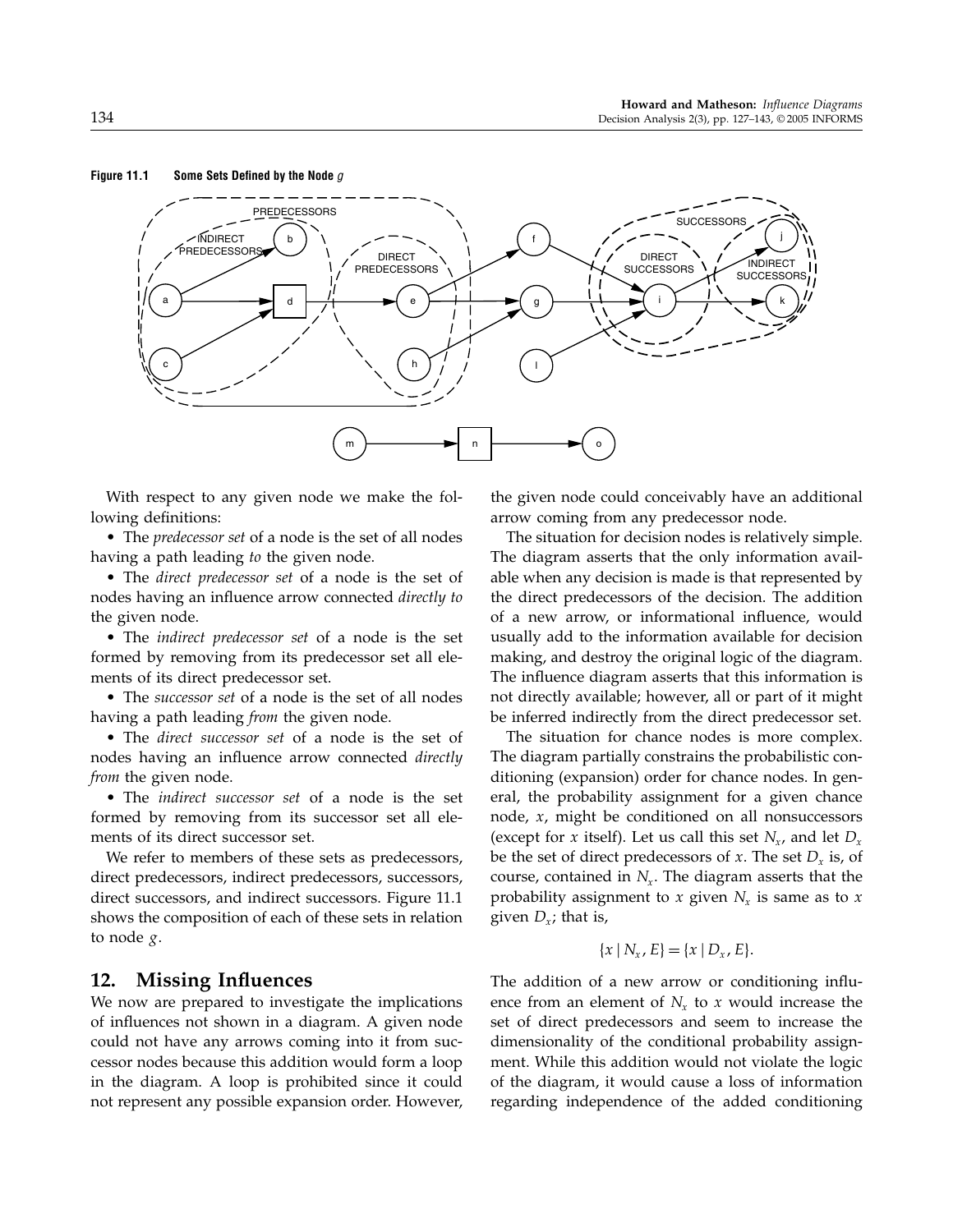influence. The original diagram asserts that all information in the set  $N_r$ , that is relevant to the probability assignment to  $x$  is summarized by the direct predecessors  $D_x$ . In classical terms, with respect to x,  $D_x$  is a sufficient statistic for  $N_x$ .

Returning to Figure 10.1 as an example, the probability assignment to variable  $g$  is in principle conditioned on all variables except  $g$ ,  $i$ ,  $j$ , and  $k$ . However, the diagram asserts that the variables on which  $g$ depends are sufficiently summarized by only  $e$  and  $h$ . This means

$$
\{g \mid a, b, c, d, e, f, h, l, m, n, o, E\} = \{g \mid e, h, E\}.
$$

This strong and useful assertion is based as much on the lack of arrows as on the ones that are present.

We have seen that an influence diagram indicates a specific, but possibly nonunique, order for conditioning probability assignments as well as the information available as the basis for each decision. When decision rules are specified for each decision node and probability assignments are made for each chance node, the influence diagram relationship can be used to develop the joint probability distribution for all variables.

# 13. Relationship of Influence Diagrams to Decision Trees

Some influence diagrams do not have corresponding decision trees. As in a decision tree, all probability assignments in an influence diagram—including the

assignment limitations represented by its structure must be founded on a base state of information, E. Unlike the nodes in a decision tree, the nodes in an influence diagram do not have to be totally ordered nor do they have to depend directly on all predecessors. The freedom from total ordering allows convenient probabilistic assessment and computation. The freedom from dependence on all predecessors allows the possibility of decisions in the diagram being made by decision makers who agree on the common base state of information E, but who differ in their ability to observe certain variables in the diagram. If the diagram represents a single decision maker who does not forget information, then the direct predecessor set of one decision must be a subset of the direct predecessor set of any subsequent decision. In the influence diagram of Figure 11.1, decisions  $d$  and  $n$  have mutually exclusive direct predecessor sets,  $(a, c)$  and  $(m)$ . This situation could not be represented by a conventional decision tree.

If the informational arrows shown as dashed lines in Figure 13.1 are added to Figure 11.1, then the influence diagram can be represented by a decision tree. Many different valid decision trees can be constructed from this new influence diagram. The only conditions are that they must (1) preserve the ordering of the influence diagram and (2) not allow a chance node to be a predecessor of a decision node for which it is not a direct predecessor. For example, the chance node  $m$  must not appear ahead of decision node  $d$  in a



Figure 13.1 An Influence Diagram Representable by a Decision Tree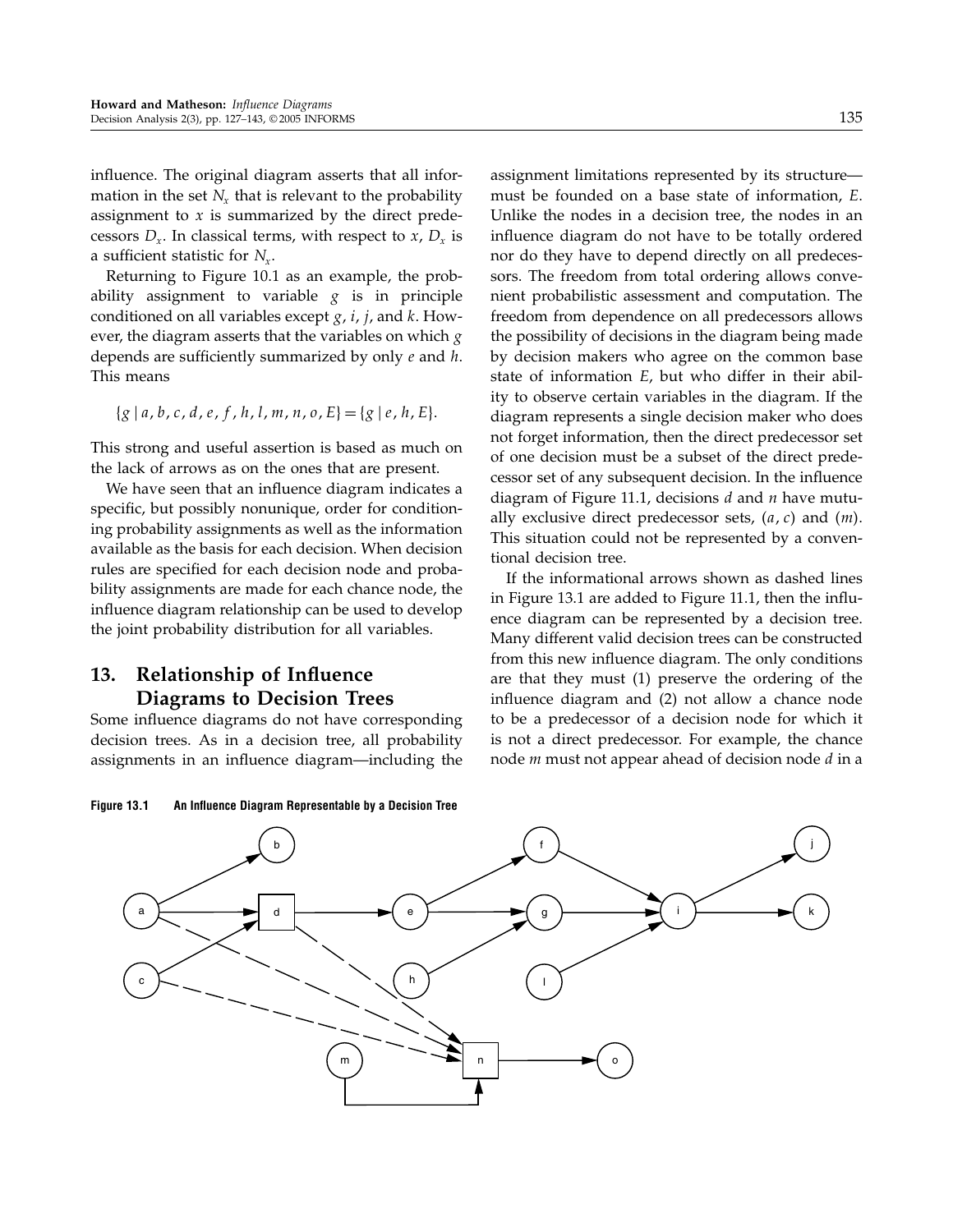

Figure 13.2 Influence Diagram Requiring Probabilistic Manipulation Before Decision-Tree Construction

decision tree because this would imply that the decision rule for  $d$  could depend on  $m$ , which is not the case.

The situation becomes more complex when we add a node such as  $p$  in Figure 13.2. If we were to construct a decision tree beginning with chance node  $p$ , it would imply that the decision rules at nodes  $d$  and  $n$  could depend on  $p$ , which is not the actual case. Node  $p$  represents a variable that is used in the probability assignment model, but that is not observable by the decision maker at the time that he makes his

decisions. In this situation, we would normally use the laws of probability (e.g., Bayes' Rule) to eliminate the conditioning of  $c$  on  $p$ . This process would lead to a new influence diagram reflecting a change in the sequence of conditioning, and could result in the inclusion of additional influence.

In Figure 13.3, the dashed arrow represents the influence as "turned around" by Bayes' Rule. The resulting diagram can be developed into a decision tree without further processing of probabilities. Also note that the change in the influence diagram required



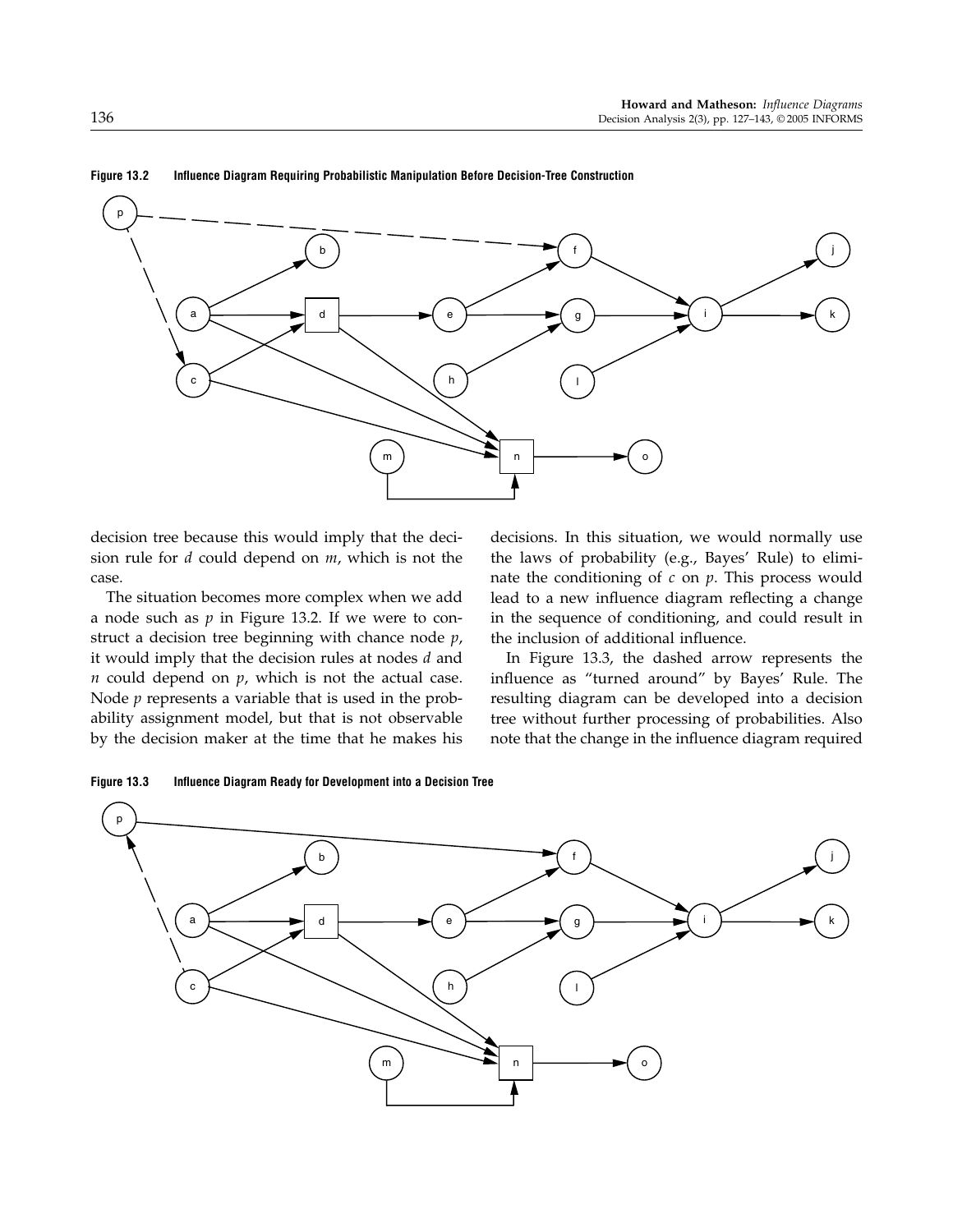only information already specified by the original influence diagram (Figure 13.2) and its associated numerical probability assignments. Thus, it can be carried out by a routine procedure.

The foregoing considerations motivate two new definitions.

• A decision network is an influence diagram:

(i) that implies a total ordering among decision nodes,

(ii) where each decision node and its direct predecessors directly influence all successor decision nodes.

• A decision-tree network is a decision network:

(iii) where all predecessors of each decision node are direct predecessors.

Requirement (i) is the "single decision maker" condition and requirement (ii) is the "no-forgetting" condition. These two conditions guarantee that a decision tree can be constructed, possibly after some probabilistic processing. Requirement (iii) assures that no probabilistic processing is needed so that a decision tree can be constructed in direct correspondence with the influence diagram.

As an example, consider the standard inferential decision problem represented by the decision network of Figure 13.4(a). This influence diagram cannot be used to generate a decision tree directly because the decision node  $c$  has a nondirect predecessor that represents an unobservable chance variable. To convert

### Figure 13.4 The Process of Converting a Decision Network to a Decision-Tree Network



this decision network to a suitable decision-tree network, we simply reverse the arrow from  $a$  to  $b$ , which is permissible because they have only common predecessors, namely none. We thus achieve the decision tree network of Figure 13.4(b), and with redrawing we arrive at Figure 13.4(c).

Specifying the limitations on possible conditioning by drawing the influence diagram may be the most significant step in probability assignment. The remaining task is to specify the numerical probability of each chance node variable conditioned on its direct predecessor variable by a probability assessment procedure.

# 14. Example: The Used-Car Buyer

As an illustration of the use of influence diagrams, we consider a problem known as "The Used-Car Buyer" (Howard 1977) presented elsewhere in detail. For our purposes, we need only specify that the buyer of a used car can select among various tests T at different costs, observe their results R, choose a purchase alternative  $A$ , and then receive some value  $V$  that depends on the state of the car he bought, the outcome O. Figure 14(a) shows the influence diagram. The arrows show that the test results  *depends on* the test selected  $T$  and the state of the car  $O$ . The buying alternative  $A$  is chosen knowing the test selected T and its results R. The value V depends on the buying alternative chosen  $A$ , on the test selected  $T$  (as a result of the cost of the test), on the outcome O, and on the test results R. This last influence allows for the possibility that the value may depend directly on the results of the test; for example, if the testing is destructive. The outcome O does not depend on any other variable, and in particular, not on the test  $T$ ,

$$
\{O \mid E\} = \{O \mid T, E\}.
$$

This assumption is based on the belief that the seller of the car will not switch the car to be tested as a result of the test selected.

This influence diagram is a decision network, but not a decision-tree network because node O is a predecessor of node A, but not a direct predecessor. To create a decision-tree network, we must reverse the arrow connecting node O to node R. The first step in this reversal is to assure that these nodes have a common information state. We accomplish this by adding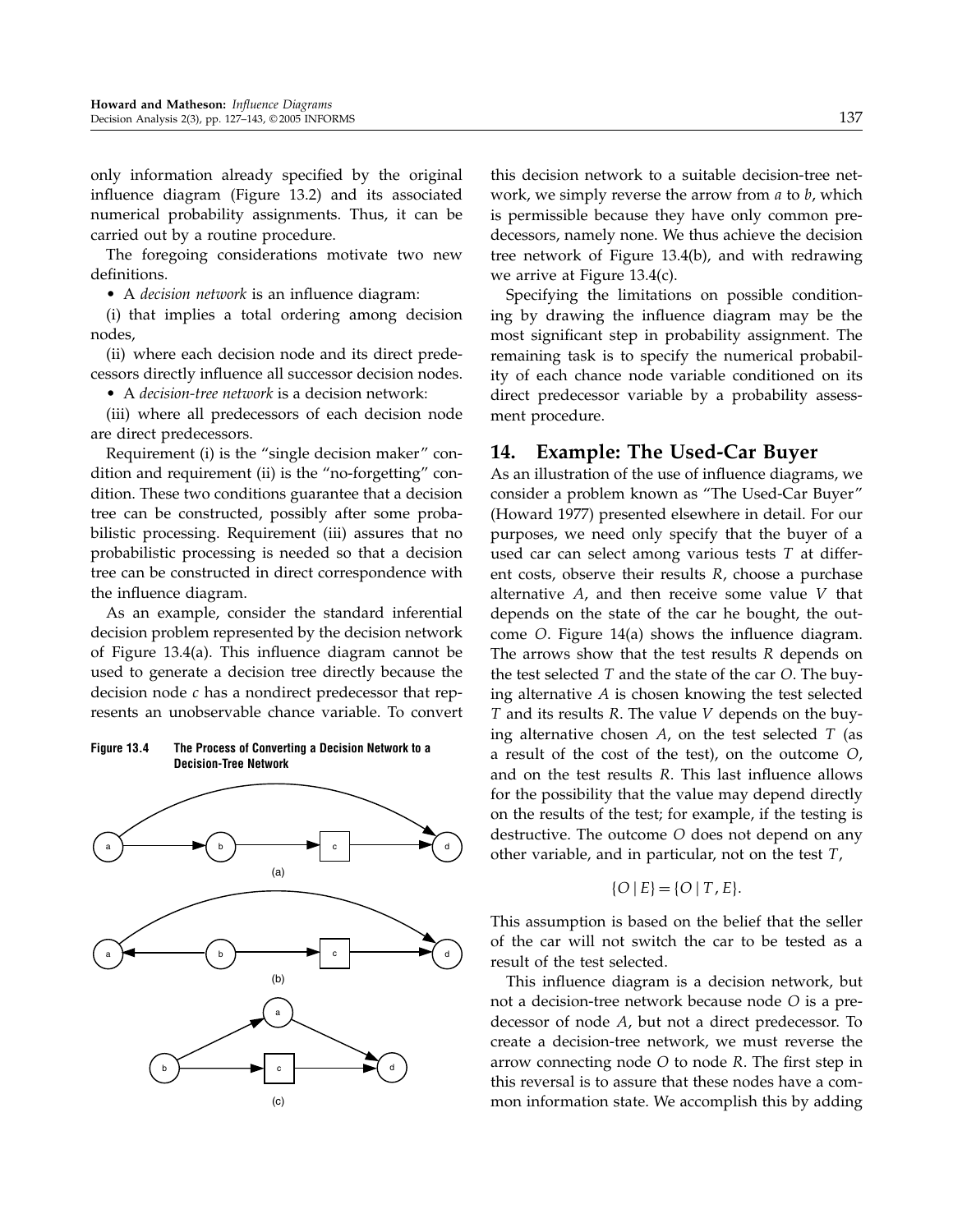

Figure 14 The Influence Diagram for the Used-Car Buyer Converted to a Generic Decision Tree

an influence from node  $T$  to node  $O$  as shown in Figure 14(b). Then we reverse the arrow from node O to node R and redraw the diagram as a decision-tree network in Figure 14(c).

This reversal means, of course, that the original probability assessments  $\{R | T, O, E\}$  and  $\{O | E\}$  =  $\{O \mid T, E\}$  must be changed to the probability distributions  $\{R \mid T, E\}$  and  $\{O \mid T, R, E\}$  according to the equation

$$
\{R \mid T, E\} = \int_{O} \{R \mid T, O, E\} \{O \mid T, E\}
$$

and Bayes' equation

$$
\{O \mid T, R, E\} = \frac{\{R \mid T, O, E\} \{O \mid T, E\}}{\{R \mid T, E\}}.
$$

The resulting *generic* decision tree appears in Figure 14(d), where the value assigned to each path through the tree,  $\langle V | T, R, A, O, E \rangle$ , is recorded at the endpoint of the path. The detailed calculations are shown in Howard (1977).

# 15. Toxic-Chemical Testing Example

To illustrate the power of influence diagrams to solve complex problems of decision making and information acquisition, we shall apply this method to a problem of toxic-chemical testing. We shall carry out the analysis under the assumption that an automated influence diagram system is available to provide the flavor of its use.

Let us suppose that a chemical having some benefits is also suspected of possible carcinogenicity. We wish to determine whether to ban, restrict, or permit its use, and also whether to undertake any information gathering regarding cancer-producing activity of the chemical or its degree of exposure to humans.

The primary decision problem can be formulated by drawing the influence diagram on the input screen of the system as in Figure 15.1. This figure shows that the system has been told that the economic value of the product and the cancer cost attributed to it both depend on the decision regarding usage of the chemical. The (probability assignment on) economic value given the usage decision is independent of the human exposure, carcinogenic activity, and the cancer cost. However, the cancer cost is dependent on the usage decision as well as on both the carcinogenic activity and human exposure levels of the chemical. The net value of the chemical given the economic value and the cancer cost is independent of the other variables. Also, human exposure and carcinogenic activity are independent.

These relationships are not necessarily obvious ones; they depend on knowledge of the problem at hand. For

Figure 15.1 Influence Diagram for Primary Decision

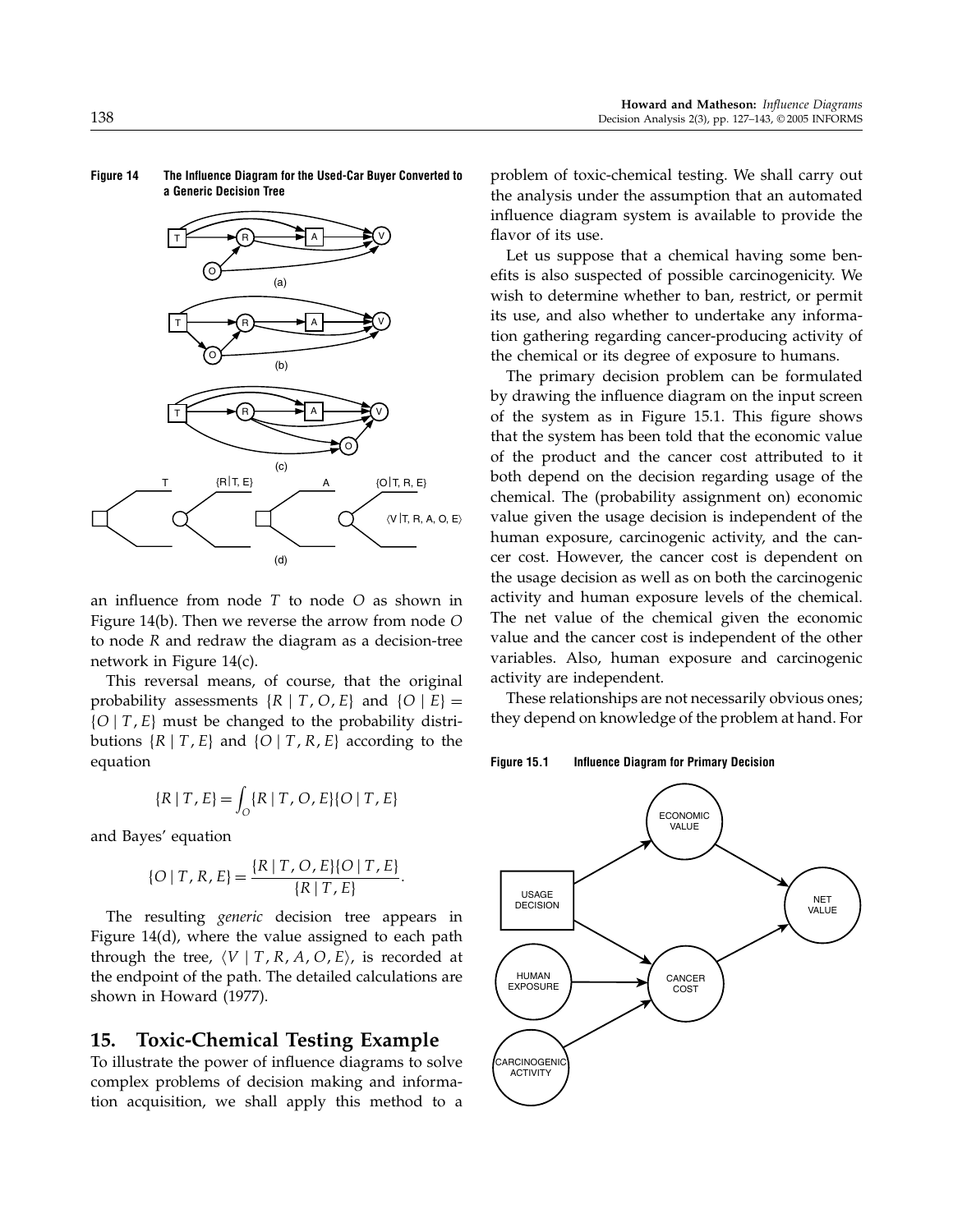

example, the economic value of a particular chemical might well depend on its chemical activity, which in turn might be closely related to its carcinogenic activity. In such a case an arrow might have to be added from "carcinogenic activity" to "economic value."

The next step is to obtain probability and value assessments corresponding to the influence diagram. The automated influence diagram system asks for a list of usage decision alternatives. In this case they are BAN, RESTRICT, and PERMIT. Next it asks for the economic value given each of these alternatives. In this case the permit alternative is considered to have a reference value of zero, the restrict alternative a substitute process cost of \$1 million, and the ban alternative a substitute process cost of \$5 million.

The next request is to assess possible outcomes for human exposure and carcinogenic activity along with their corresponding (unconditional) probabilities. The probability trees of Figure 15.2 illustrate these assignments. Then we are asked for the cancer cost given human exposure and carcinogenic activity levels as well as the usage decision. We assess the expected values of this cost as given in Table 15.1. Finally we state that the net value is simply the sum of the economic value and cancer cost.

All of this information is based on detailed modeling and expert judgment regarding the decision situation. Once it has been captured with the influence diagram, analysis can proceed. The automated

| Table 15.1 | <b>Cancer Cost (\$millions)</b> |
|------------|---------------------------------|
|------------|---------------------------------|

|             | <b>PERMIT</b><br>ALTERNATIVE |     |      | <b>RESTRICT</b><br><b>ALTERNATIVE</b><br>Exposure |     |      | BAN<br><b>ALTERNATIVE</b><br>Exposure |     |      |
|-------------|------------------------------|-----|------|---------------------------------------------------|-----|------|---------------------------------------|-----|------|
|             | Exposure                     |     |      |                                                   |     |      |                                       |     |      |
| Activity    | Low                          | Med | High | Low                                               | Med | High | Low                                   | Med | High |
| Inactive    | 0                            | 0   | 0    | 0                                                 | 0   | 0    | 0                                     | 0   | 0    |
| Moderate    | 0.5                          | 5   | 50   | 0.05                                              | 0.5 | 5    | 0                                     | 0   | 0    |
| Very active | 10                           | 100 | 1000 |                                                   | 10  | 100  | 0                                     | 0   | 0    |

#### Figure 15.3 Partial Decision Tree for Primary Decision



influence diagram procedure generates the appropriate decision tree, displays it if desired by the user, and determines that the best decision is to restrict usage. The expected value given this decision is a cost of \$2.2 million. An example display containing this information is shown in Figure 15.3. In the example we consider only the expected value or risk-neutral case, although the case of risk aversion can be treated without difficulty.

# Figure 15.1.1 Influence Diagram Modification to Determine the Value

with Perfect Information on Carcinogenic Activity

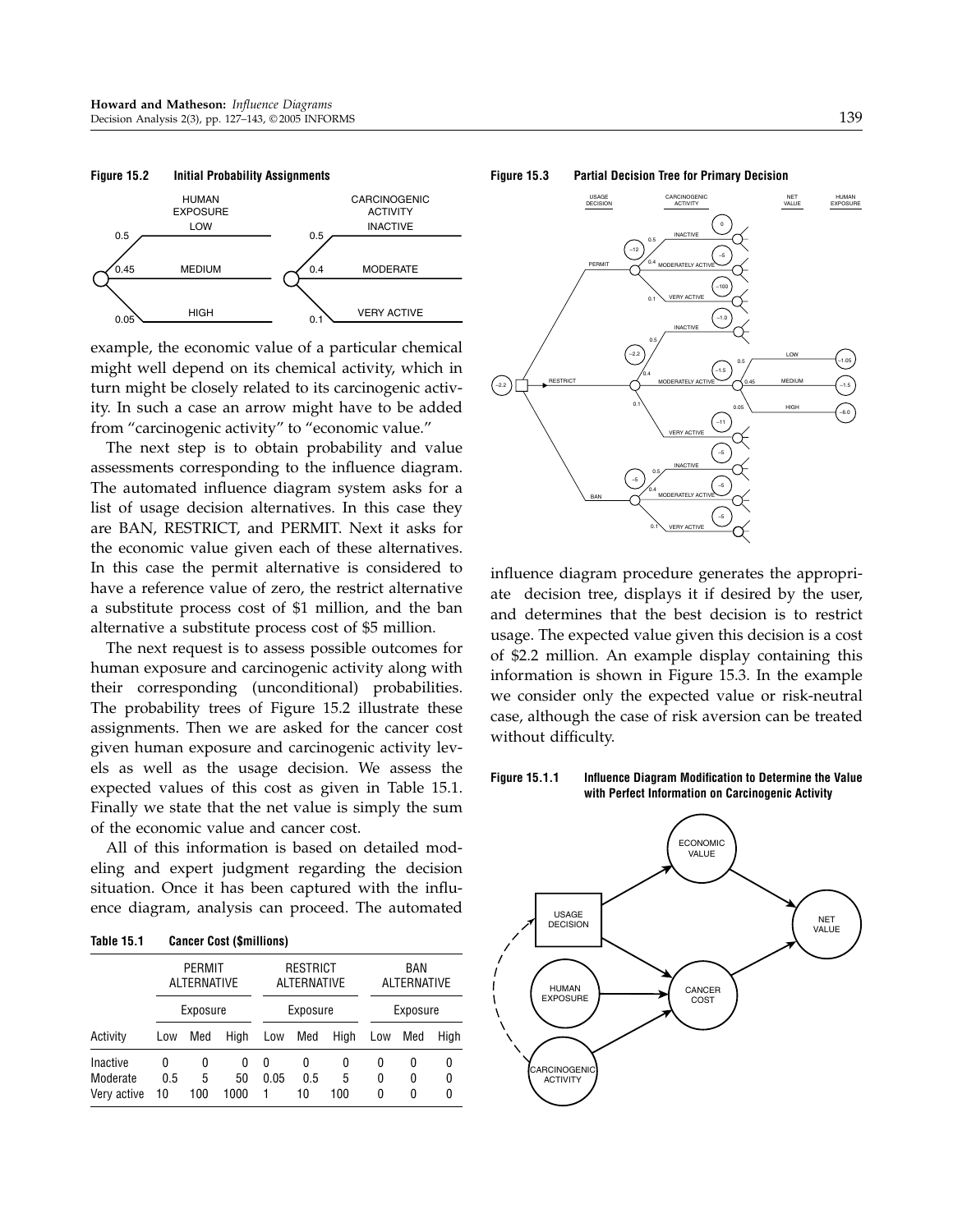

### Figure 15.1.2 Partial Decision Tree for Perfect Activity Information

### 15.1. The Value of Clairvoyance (Perfect Information)

Before investigating actual information-gathering alternatives, the usual decision analysis practice is to determine the value of clairvoyance (perfect information) on the uncertain variables. The value of clairvoyance furnishes an upper limit on the value of real information gathering.

With the automatic influence diagram procedure, these calculations are trivial. For example, to calculate the value of the problem with clairvoyance on carcinogenic activity, we need only add the influence arrow indicated by a dotted line in Figure 15.1.1. This modification states that the decision maker knows the degree of carcinogenic activity when he makes the usage decision. The result is an expected cost of \$1.1 million and a decision rule to permit if inactive, restrict if moderate, and ban if very active. This means that the expected value of clairvoyance is the original \$2.2 million minus this \$1.1 million, which is \$1.1 million. Figure 15.1.2 shows a more complete display of the decision tree for this case than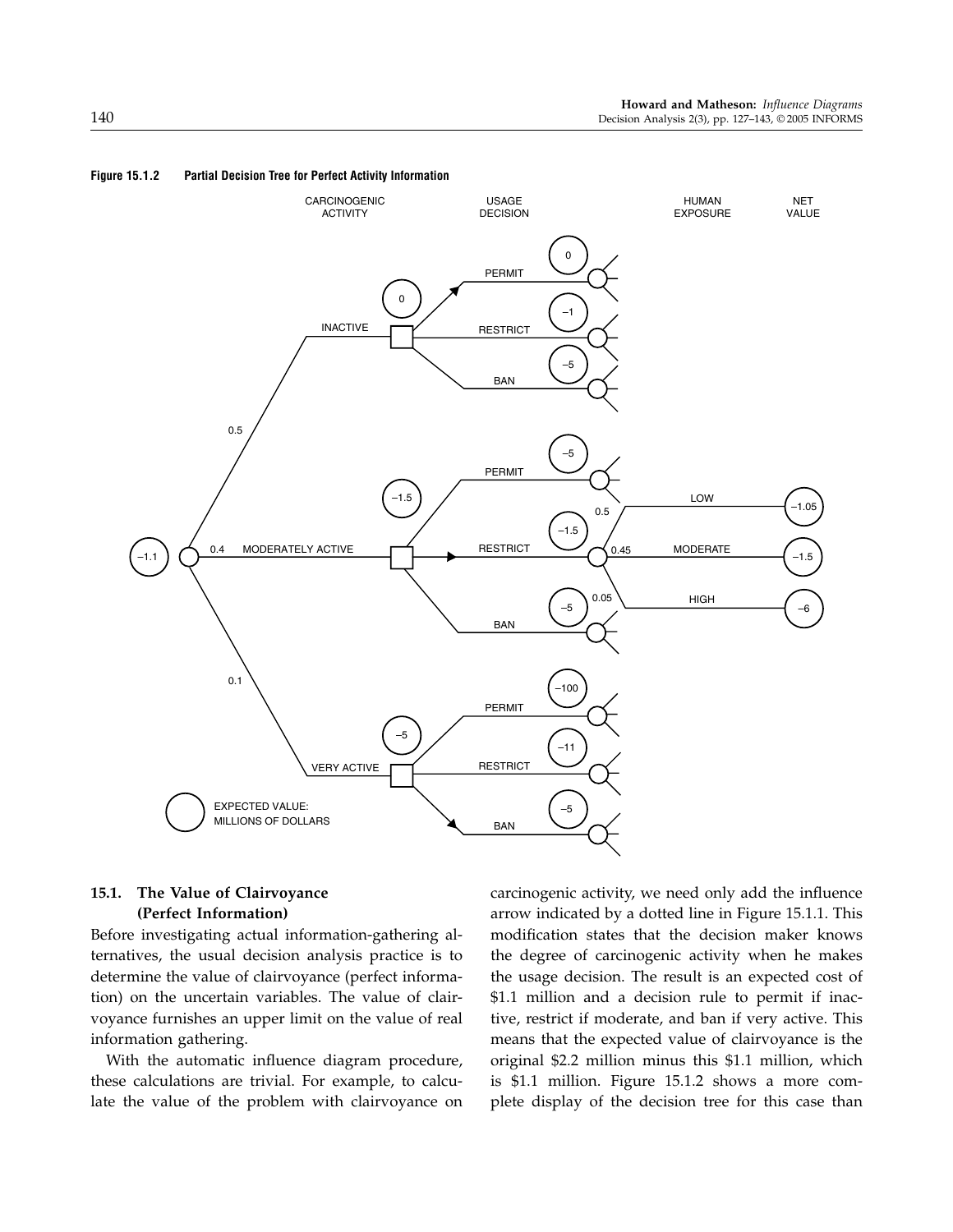would be automatically generated on request of the user.

The value of clairvoyance on exposure can be calculated to be \$0.4 million by adding an influence arrow from the human exposure node to the usage decision node in Figure 15.1. The associated decision rule is to restrict if exposure is low or medium, and to ban if exposure is high.

Finally, by adding influence arrows from both the carcinogenic activity node and the human exposure node to the usage decision node, we find the value of clairvoyance on both activity and exposure to be \$1.38 million, which is less than the sum of the values of clairvoyance on each quantity separately. The decision rule is shown later in Table 15.2.1.

### 15.2. Value of Imperfect Information

To place a value on imperfect information we must model the information source. To be useful, the informational report must depend probabilistically on one or more of the uncertain variables in the problems. To incorporate this dependence we augment the influence diagram with a model of the informationgathering activity.

In the example at hand, it might be possible to carry out a laboratory test of the carcinogenic activity of the chemical. In this case we begin by adding a chance node to represent the report from the activity test. In Figure 15.2.1 we have added an activity test node, we have drawn an arrow to it from the carcinogenic activity node showing that the test result depends on the actual carcinogenic activity of the chemical,

### Figure 15.2.1 Influence Diagram to Determine the Value with Imperfect Information on Carcinogenic Activity



and we have drawn an arrow from the activity test to the usage decision, showing that the decision maker will know the test result when he makes the usage decision. We must also check the logic of each probabilistic statement represented in the diagram because additional knowledge, in principle, could change the probabilistic dependence elsewhere in the diagram.

The automated system would now ask us to define the test results. We reply that there are three test results called "INACTIVE," "MODERATELY ACTIVE," and "VERY ACTIVE" corresponding to the possibilities for the actual activity. However, unlike the case of perfect information, these test indications may be mislead-

### Figure 15.2.2 Activity Test Probability Assignments

| Table 15.2.1<br><b>Perfect Information Summary</b>                                       |                                                                 |                              |                           |                      |  |  |  |
|------------------------------------------------------------------------------------------|-----------------------------------------------------------------|------------------------------|---------------------------|----------------------|--|--|--|
|                                                                                          | EXPOSURE INFORMATION<br>VALUE WITH $=$ 1.8<br>VALUE OF $= 0.40$ |                              |                           |                      |  |  |  |
| JOINT INFORMATION                                                                        | <b>DECISION RULE</b>                                            |                              |                           |                      |  |  |  |
| VALUE WITH -0.82<br>VALUE OF 1.38                                                        |                                                                 | LOW                          | MEDIUM                    | HIGH                 |  |  |  |
| <b>DECISION RULE</b>                                                                     |                                                                 | RESTRICT                     | RESTRICT                  | BAN                  |  |  |  |
| ACTIVITY INFORMATION<br>VALUE WITH $=$ -1.10<br>VALUE OF $+1.10$<br><b>DECISION RULE</b> |                                                                 |                              |                           |                      |  |  |  |
| <b>INACTIVE</b><br>MODERATELY ACTIVE<br><b>VERY ACTIVE</b>                               | PFRMIT<br>RESTRICT<br>BAN                                       | PFRMIT<br>PERMIT<br>RESTRICT | PFRMIT<br>RESTRICT<br>BAN | PFRMIT<br>BAN<br>BAN |  |  |  |

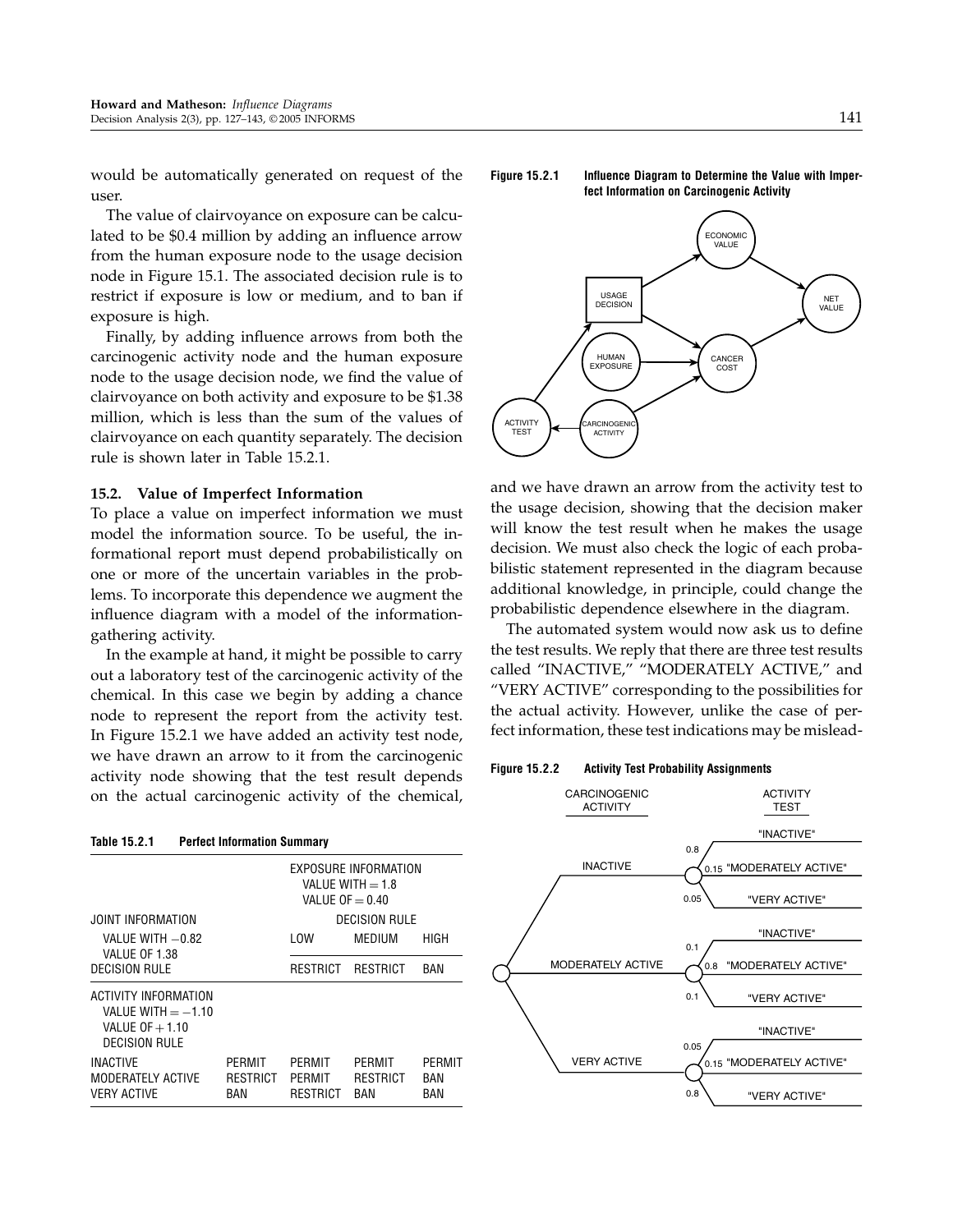

ing. The system now asks us to supply the probabilities of these test results for each state of carcinogenic activity (i.e., to supply the likelihood function). Figure 15.2.2 shows a possible display with the assigned probabilities.

All of the information needed to determine the value of the carcinogenic activity test has now been supplied. However, the influence diagram of Figure 15.2.1 is a decision network, rather than a decision-tree network, so it must be manipulated into

decision-tree network form before a decision tree can be generated and evaluated. The problem is that the carcinogenic activity node precedes the usage decision node, but activity is unknown to the decision maker when he makes the usage decision. A decision tree beginning with resolution of carcinogenic activity would incorrectly give this information to the decision maker. The problem is resolved by turning around the influence arrow between carcinogenic activity and the activity test; the reversal is possible because both nodes have no impinging influences. This manipulation requires the application of Bayes' rule to determine from the original possibility assignments new assignments conditional in the opposite order. The procedure is straightforward for an automated system and results in the desired decisiontree network. In fact, a sophisticated system could determine that this manipulation was required and carry it out without being asked by the user.

Evaluation of this network yields an expected cost, given the activity test option, of \$1.96 million. Subtracting this cost from the original cost of \$2.20 million yields an expected value of \$0.24 million from a free activity test. This is the upper limit on the price the decision maker should pay for the actual test.

A test of the degree of human exposure also could be treated by adding an exposure test node to the influence diagram. The necessary probability assign-

Figure 15.2.4 Influence Diagram to Determine the Value of Imperfect Information on Both Carcinogenic Activity and Human Exposure